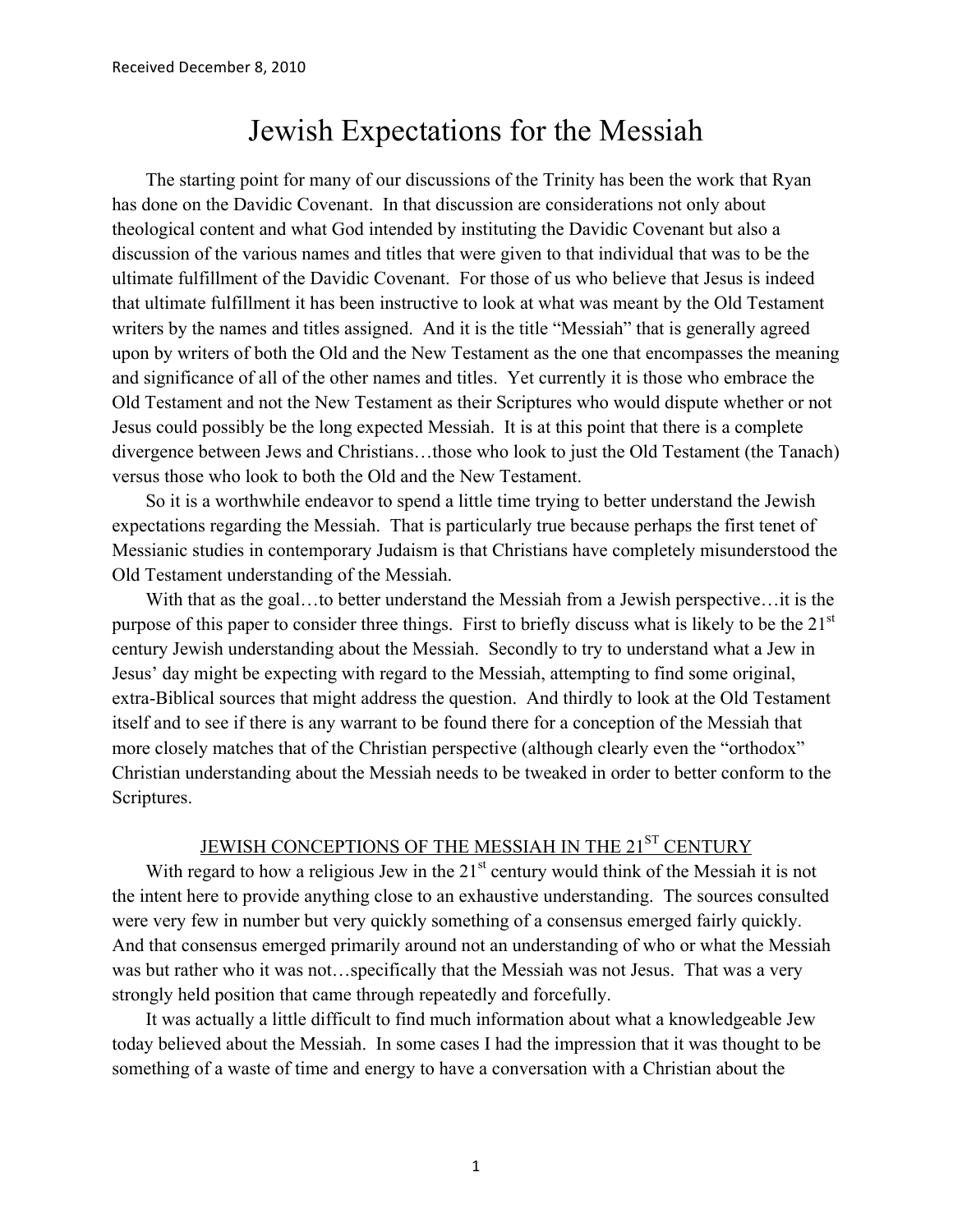Messiah, perhaps because the assumption was that the last 2000 years of history have shown us that there was no common ground so there was no point in having a discussion now.

I did have a close Jewish friend recommend a book to me that he had found extremely helpful…Revolution in Judaea by Hyam Maccoby, published in 1973. Maccoby was a British scholar with the Center for Jewish Studies at the University of Leeds. He wrote extensively about the roots of anti-semitism and about what he considered to be the Christian distortions about Judaism in the first century and the development of the New Testament to support those distortions. The book contains a relatively brief chapter entitled "The Messiah". Oddly enough in this chapter there were some assertions that were thought by the other to be evidence of the unreasonableness of some Christian beliefs when, in the context of our study, they were actually things about which we might find common ground.

The chapter begins with the simple assertion: "The title 'Messiah' (Greek – 'Christos') was not a divine title among the Jews. It simply means 'anointed.' It was given to two Jewish officials, the King and the High Priest…Every Jewish king of the House of David was known as Messiah, or Christ, and a regular way of referring to the High Priest was 'the Priest Messiah,' " In the same paragraph he goes on to say "It is necessary to labour this point because the word "Christ" has become so imbued with the idea of deity that it is very hard for a non-Jew to appreciate what those words meant to the average Jew in the time of Jesus. This is not to deny that the word "Messiah" had acquired a strong aura of romance and glamour. It had come to mean not just "King" but the deliverer who would rescue the Jews from their subjection to the cruel and humiliating power of Rome. It meant the unknown descendant of the House of David who, with the miraculous aid of God, would one day restore Israel's independence under the rule of its own much-loved Davidic dynasty."

He goes on to state that some Jews also expected Elijah as a precursor to the Messiah and some thought God would bring deliverance through an angelic being called the Son of Man. He is clear however that the Son of Man was not divine and that "In Jesus's day, the idea of a divine Messiah was unknown." And further that "The idea of a human being who was also divine was unthinkable."

It would seem that conviction is foundational to the specific Jewish position that Jesus is not the Messiah. Upon further reading and study it becomes clear that at this point it is Jewish Monotheism that trumps any notion that Jesus could be God. After all, it generally defies rationality for the Jew to accept the orthodox Christian formulation of the Trinity…the idea that there is one transcendent God but in three distinct and completely separate persons. To a Jew this is polytheism plain and simple and so any discussion of Jesus being God is a philosophical and theological non-starter and as such disqualifies the Christian Jesus from any possibility of being the Messiah.

He goes on in the chapter to make some other interesting observations about what a first century Jew would believe about the Messiah. "…the most popular belief among the Pharisees and among the people was undoubtedly that salvation would come through the Son of David who would be heralded by the return of the prophet Elijah. The Son of David would claim his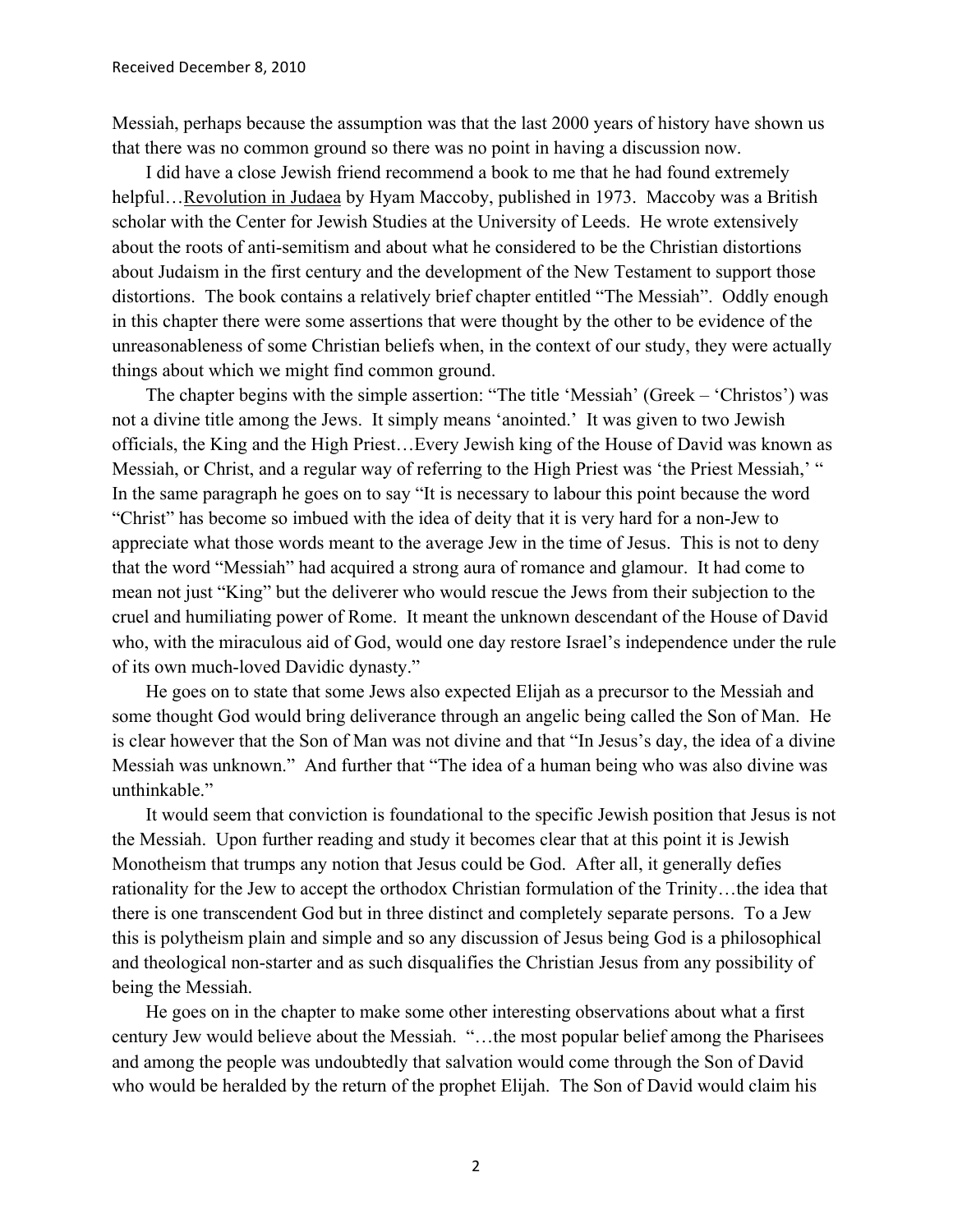right to the Jewish throne and, at the head of an army, put the Romans to flight…He would be more than an ordinary king; he might have prophetic power like King Solomon, and be able to work miracles like Moses or Elisha. Like Moses, he would perhaps be able to feed the people in a wilderness, and like Elisha (and Elijah) he would perhaps be able to raise people from the dead. Such miracles would not prove him to be divine but only that he was the equal of the prophets and miracleworkers of old."

That seems to be another recurring theme amongst Jews today and that is the idea that the Messiah is to be a conqueror. This is specifically in contradiction to the idea that this Messiah might be called upon by God to suffer. And thus obviously, Jesus is again disqualified from consideration as the Messiah.

Maccoby's ideas about the Messiah then take a turn in a less personal direction when he says: "…the Jewish Messiah represents an era rather than a person; he is the figurehead of a stage of human development. There is hardly any reference in the Prophetic writings of the Old Testament to the Messiah as a person. There is no splendid shining figure judging mankind coming very near to eclipsing God Himself by his glory." Again his belief about the Messiah would clearly exclude Jesus from qualification as the Messiah and the last sentence quoted above betrays what must be a significant bone that religious Jews would have to pick with Christians today and that is the observation that for many Christians God the Father now plays second fiddle so to speak to Jesus.

Moving on from Maccoby's book it was difficult to find many other sources of information about a Jewish understanding of the Messiah. A quick search on the internet offered up the position of the "Messianic Judaism" community as well as the virulently anti-Messianic Judaism perspective. With regard to the latter group as seen on a website entitled "Messiah Truth Project", it was actually a bit surprising to see some of the very strong hostility expressed toward Christian groups, either Jewish or Gentile, that would have the temerity to attempt to proselitize Jews. There were a couple of groups that went out of their way to not only tear down the orthodox Christian understanding about the Messiah but to take it a step further and attempt to tear down the most significant Christian pillars of faith with regard to the historicity of the person of Jesus, the integrity and truthfulness of the authors of the New Testament and any sort of authority or even authenticity that might be accorded to the books of the New Testament. This same quite militantly anti-Christian perspective trotted out many of the tried and true comments about how the "Jesus Mythos" had come about and actually reflected so many other mythologies and that it was the political work of the church (specifically the Council of Nicea) in the fourth century which actually settled the "orthodox" positions of Christian doctrine.

But there were other places that more helpful information was to be found. One such web site is "Judaism 101" and the specific article on "Mashiach: The Messiah" written by Tracey R. Rich. This article begins with the assertion that "Belief in the eventual coming of the mashiach is a basic and fundamental part of traditional Judaism." Further "…traditional Judaism maintains that the messianic idea has always been a part of Judaism. The Mashiach is not mentioned explicity in the Torah…However the Torah contains several references to 'the End of Days'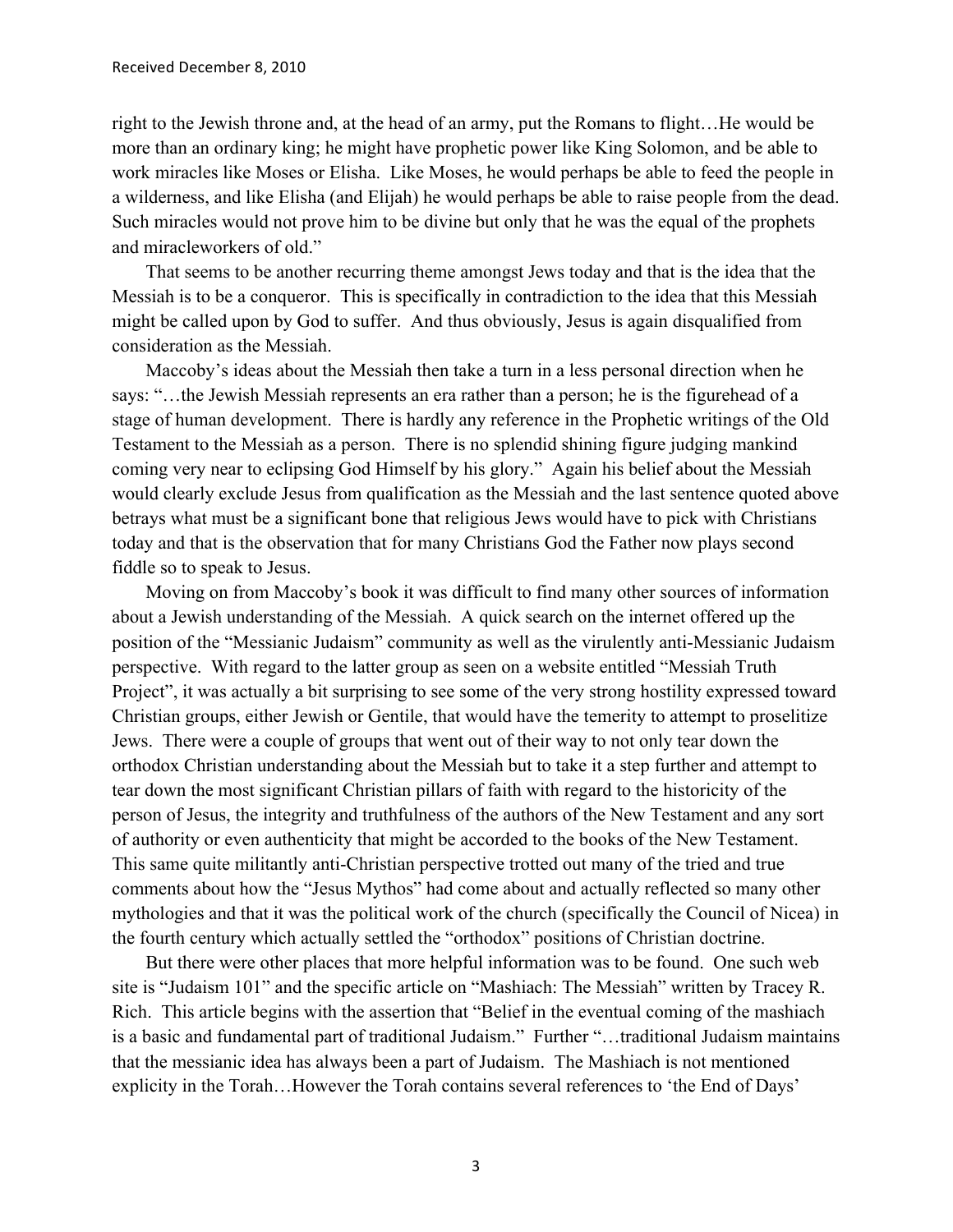which is the time of the mashiach; thus the concept of mashiach was known in the most ancient times"

It goes on to make several points about the Messiah presented here in a numerical order that does not come from the article but it intended to represent the salient points in the article.

- 1. "The term 'mashiach' literally means 'the anointed one…' "
- 2. "The mashiach will be a great political leader descended from King David (Jeremiah  $23:5$ )."
- 3. "He will be well versed in Jewish law, and observant of its commandments (Isaiah 11:2- 3). He will be a charismatic leader, inspiring others to follow his example. He will be a great military leader who will win battles for Israel. He will be a great judge, who makes righteous decisions (Jeremiah 33: 15)."
- 4. "But above all, he will be a human being, not a god, demi-god or other supernatural being."
- 5. "…most authority suggests that the conduct of mankind will determine the time of the mashiach's coming. In general, it is believed that the mashiach will come in a time when he is most needed (because the world is so sinful), or in a time when he is most deserved (because the world is so good)."
- 6. "The mashiach will bring about the political and spiritual redemption of the Jewish people by bringing us back to Israel and restoring Jerusalem (Isaiah 11:11-12; Jeremiah 23:8; 30:3; Hosea 3:4-5). He will establish a government in Israel that will be the center of all world government, both for Jews and gentiles (Isaiah 2:2-4; 11:10; 42:1). He will rebuild the Temple and re-establish its worship (Jeremiah 33:18). He will restore the religious court system of Israel and establish Jewish law as the law of the land. (Jeremiah 33:15).

This article draws to a close first with a section entitled "What About Jesus?" with these comments: "Assuming that he existed, and assuming that the Christian scriptures are accurate in describing him (both matters that are debatable), he simply did not fulfill the mission of the mashiach as it is described in the biblical passages cited above. Jesus did not do any of the things that the scriptures said the messiah would do." End of story apparently. Mr. Rich names a couple of others whom he says better exemplified who the Messiah was supposed to be but they too fell short of fulfilling all of the qualifications.

His conclusion is a list of "Biblical Passages Referring to the Mashiach" with this being the complete list:

Isaiah 2, 11, 42, 59:20 Jeremiah 23, 30, 33, 48:47, 49:39 Ezekiel 38:16 Hosea 3:4-5 Micah 4 Zephaniah 3:9 Zechariah 14:9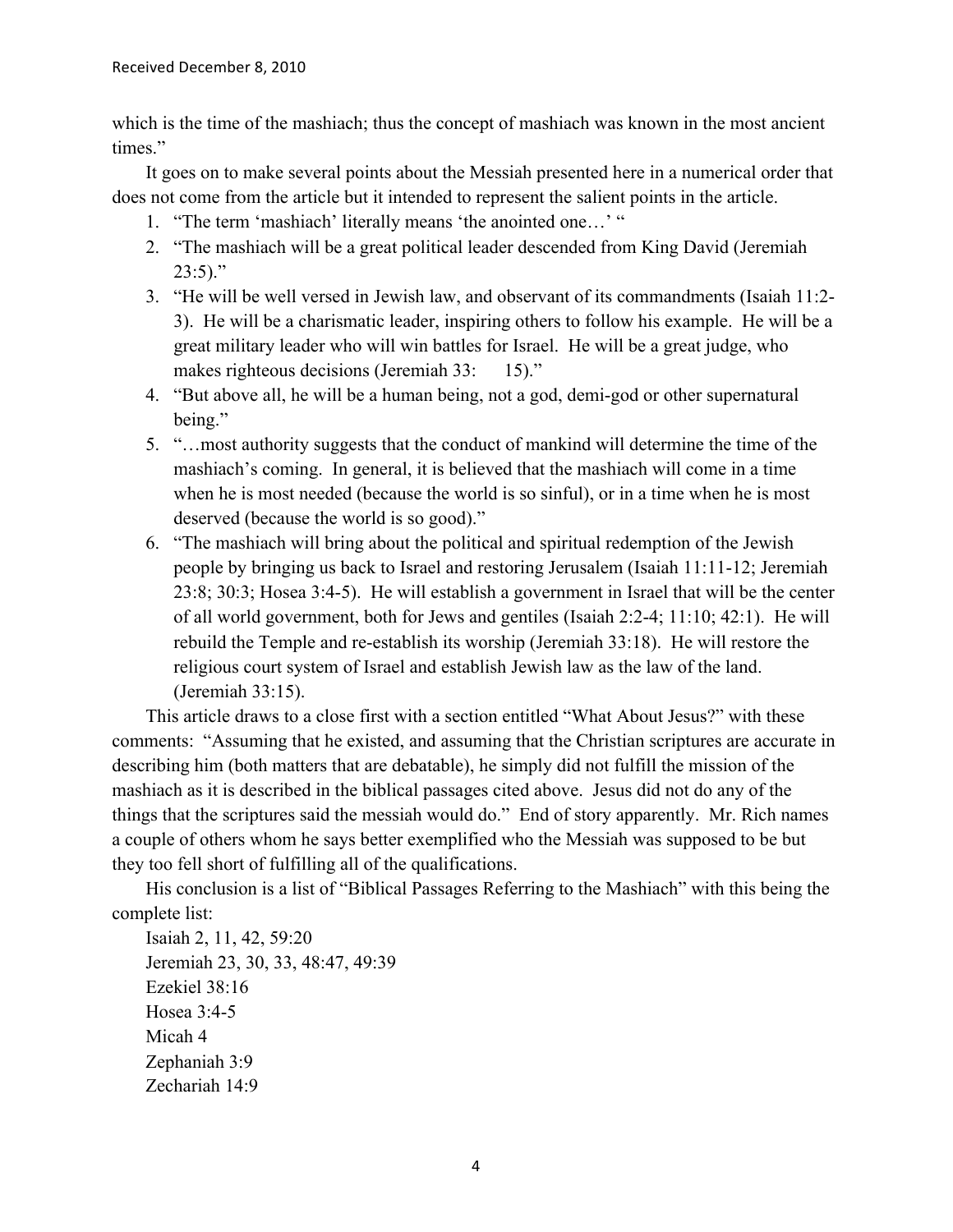#### Daniel 10:14.

There was also a helpful article about the Messiah on the "Jewish Virtual Library" website. There was quite a bit of duplication about the ideas already expressed but a few additional thoughts are helpful here. The article suggests that Messianic expectations are deeply rooted in Jewish tradition but seems to acknowledge that much of that tradition is much more recent than the New Testament, Specifically several sources have mentioned that Messianic expectations are central to "Maimonides Thirteen Principles of Faith" but those of us who are Gentiles need to understand that Maimonides (also known as "Rambam") lived in the  $12<sup>th</sup>$  century in Spain and northern Africa. These Messianic expectations most clearly addressed the political expectations associated with the Messiah: "He will: be a descendant of King David, gain sovereignty over the land of Israel, gather the Jews there from the four corners of the earth, restore them to full observance of Torah law, and, as a grand finale, bring peace to the whole world." The obvious conclusion then is that Messianic expectations are yet to be realized and the argument against Jesus being the Messiah was the lack of a true political and civic component to his earthly activities. The author of this article goes on to make the observation that it is in Reform Judaism that the Messianic ideal has been transformed from the hope and expectations rooted in an individual and have become a movement toward "…a future world in which human efforts, not a divinely sent messenger, will bring about a utopian age." It is suggested that this impulse might be behind the attraction that liberal and leftwing political causes often have for Jews. But it goes on to say that more recently there has been a resurgence of the traditional expectation that an individual and personal Messiah will some day appear. As recently as the '50's and '60's the Messiah was not even discussed at the Yeshiva of Flatbush attended by the author as a child. But today the Lubavitch movement within Orthodoxy "has place increasing emphasis on the imminence of the Messiah's arrival." And indeed "…the subject of the Messiah has become increasingly central to many religious Zionists in Israel, particularly to many disciples of the late Rabbi Abraham Isaac Kook." (What an unfortunate assignment of a surname.)

Thus there were some recurring themes in most of these contemporary expressions of who or what the Messiah was to be. But as stated above, by far and away the one unifying theme was the absolute conviction that, whatever else may or may not be said about the Messiah, all would agree that Jesus was not, indeed could not possibly have been the Messiah. And that seems to have, at its root, the closely held belief that Jesus deity was inextricably entwined with the Christian understanding of his role as Messiah and that was a logical and theological impossibility for one to believe and still hold with integrity a monotheistic conviction. In addition the expectations about the Messiah also have of primary importance the idea of political might and the re-establishment of Jewish sovereignty not only in their own land but also internationally. While the re-establishment of the nation of Israel would seem to be a step in the right direction, the establishment of Jewish sovereignty over the whole world is far from being a reality. Obviously the "meek and mild" Jesus does not fit that picture at all.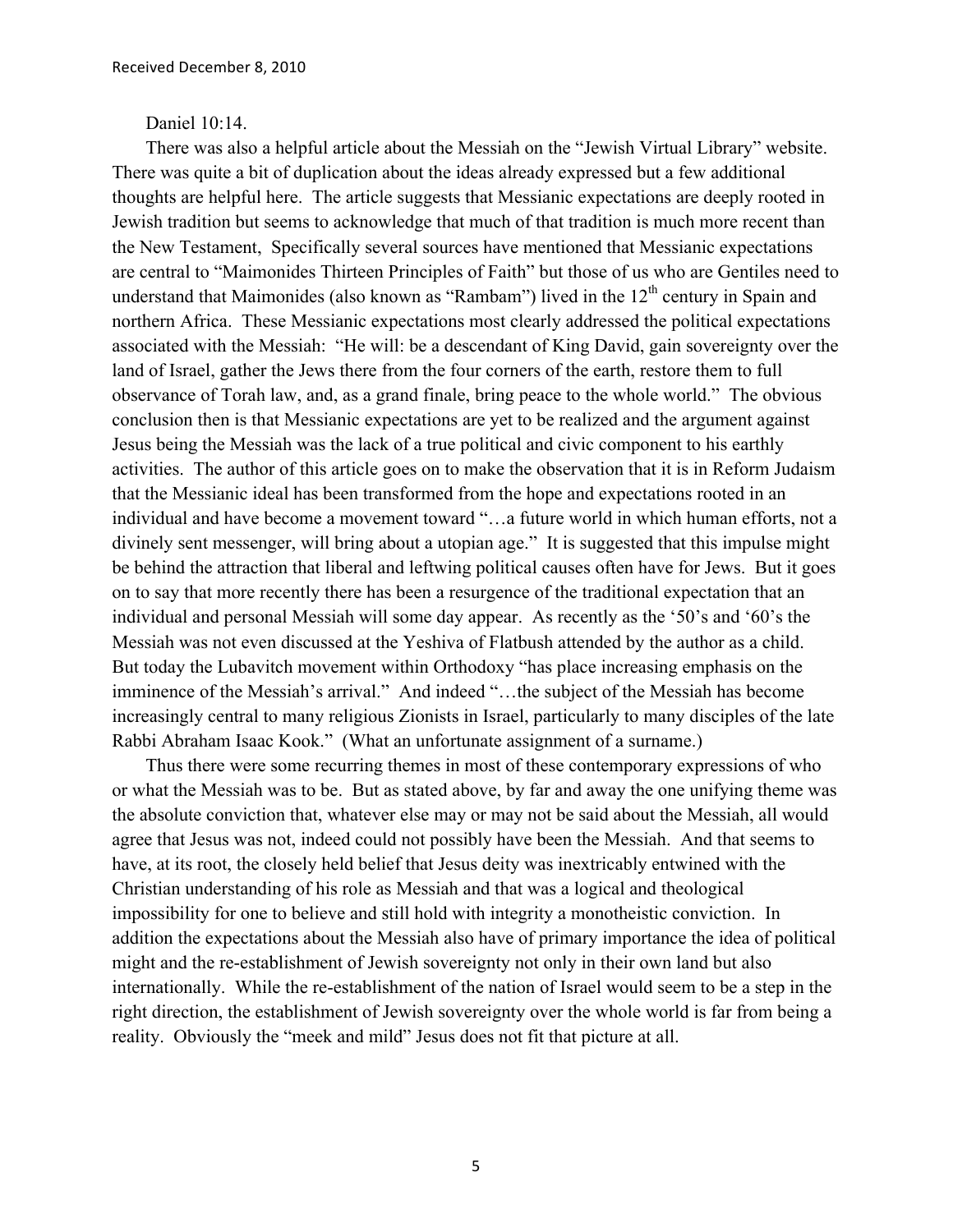#### JEWISH CONCEPTIONS OF THE MESSIAH IN AND AROUND THE TIME OF JESUS

The second part of this paper is intended to explore what a Jew in the first century might be expecting with regard to the Messiah. And that is an even harder job to tackle because of the seeming lack of primary sources on the subject. Where can one find the writings and teachings of a Jew living within a couple of hundred years of Jesus time which are explicit about the Messiah.

The Rabbi Hillel is traditionally one of the most important rabbis in Jewish history and was the grandfather of Rabbi Gamaliel of New Testament note. Indeed there is some conjecture that Hillel might have even been one of the Jewish teachers with whom Jesus had discussions when he came to the temple at the age of 12. The dates might possibly match up. But a quick survey did not turn up a body of teaching by Hillel or Gamaliel even about the Messianic expectations that were extant at that time.

A helpful source was found in a paper entitled "The Messiah in the First Century: A Review Article" by I. Howard Marshall, himself the Professor Emeritus of New Testament Exegesis at the University of Aberdeen and a notable New Testament commentator. In this paper he was summarizing a fairly massive work the published papers that came out of an October 1987 international symposium held at Princeton Theological Seminary that was tasked specifically with studying messianism in and around the time of Jesus. The papers by various authors were published in a book edited by J.H. Charlesworth titled "The Messiah: Developments in Earliest Judaism and Christianity. There were many different perspectives presented in the papers but there were several points that are worth noting for our study here.

The first is the assertion that not only was there not a unified understand of who or what the Messiah might be at that time but indeed there were many Jews of that day that simply either weren't interested or weren't informed about what might be expected by the coming of the Messiah. There were definite undercurrents of Messianic expectations but they were not necessarily the defining impulse of Judaism in the time of Jesus.

The Dead Sea Scrolls found a prominent place in the discussions as they will just a little later in this paper.

Marshall goes to some pains to discuss the conclusions that Charlesworth drew from editing together these very disparate papers from different authors and challenges many of the conclusions that Charlesworth had reached. For our purposes I will only discuss a few of those conclusions. One is that there is indeed, from roughly 250 BCE to 200 CE, a paucity of original sources that discuss the Messiah specifically using that title but rather a number of places where Messianic hopes and expectations are clearly under discussion.

Marshall notes that "It has to be remembered that the amount of literature which has survived is limited and much of it is linked to individual groups. We are also dealing with a society in which oral teaching and tradition were highly significant, and in the nature of things such teaching has not survived in any systematic kind of way." This is his way of reiterating that it is very difficult to come to firm conclusions about what was the common Jewish understanding about the Messiah in Jesus' day.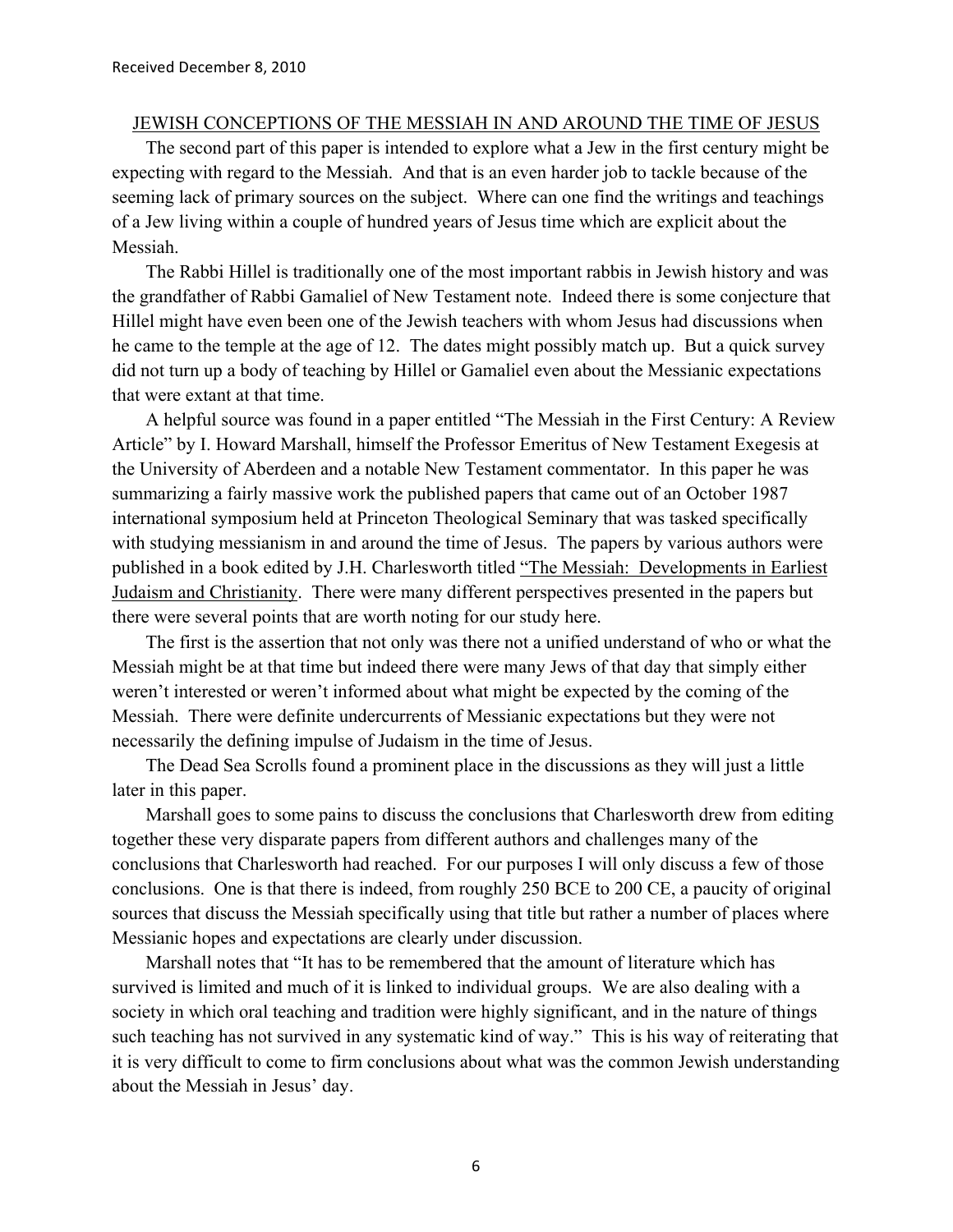But all that is not to say that there was no discussion of or understanding about the coming Messiah. Charlesworth himself asks a great question in this regard: "If most jews were not looking for the coming of the 'Messiah,' and if Jesus' life and teachings were not parallel to those often or sometimes attributed to the coming of "the messiah' or 'the Christ', then why, how and when did Jesus' earliest followers contend that he was so clearly the promised Messiah that the title 'Christ' became his proper name by at least 40 C.E. or ten years after the crucifixion?" Indeed the early Christian understanding and teaching about the Messiah, the "Christ" was not made up out of whole cloth by the earliest Christians. It was something that fit easily and neatly with the Jewish understanding about the Messiah that would have been shared or at least readily available to all of Jesus first followers…themselves first century Jews. So there was some Messianic understanding there already, waiting to be assigned by early Christians to the person of Jesus. That understanding is simply hard to find in the few extra Biblical original sources that have survived the centuries for us to study.

In light of the infrequency of specifically Jewish literary sources of discussion of the Messiah, this observation from A. F. Segal, a Jewish professor of religion at Barnard College, is quite interesting. Quoting from Marshall's article Segal says: "In violation of the usual scholarly methods, I would like to use Christian documents to explore larger issues within the Jewish community. After all, rabbinic Judaism has left us documents of uncertain origins in oral tradition from the third century and later, while the New Testament, while also having oral roots, was in written form by the beginning of the second century. The New Testament is hence much better evidence for the history of Judaism than is rabbinic Judaism for the origins of Christianity." Therein lies such good common sense that we will find ourselves just a little later addressing what the New Testament had to say about the Messiah as part of our discussion about the Jewish perspective in the first century.

Now we turn to some observations drawn from the Dead Sea Scrolls. And what a fascinating study indeed is the study of the Dead Sea Scrolls. Consider their history. This is a "library" of 972 documents collected by Essenes in the Qumran community, written on parchment and papyrus and collected and stored in hot, dry caves between 150 BCE and 70 CE. There they lay untouched and forgot for almost 2000 years before a Bedouin shepherd boy tossed a rock, heard a funny sound, became curious and discovered the first of eleven caves holding the surprisingly well preserved documents. With their discovery we gained a window into the teaching and thoughts of Second Temple Judaism as well as a complete validation of the integrity of the Old Testament canon.

It would be great for our purposes to be able to report that there was one cave dedicated to "Messianic Studies" or something like that but, alas, 'tis not to be. It is important to note that, as incredible is the finding of documents known as the Dead Sea Scrolls, most of them are fragments and not complete works. So it isn't like pulling a book off the shelf and having everything that the author intended to say in completely legible print. That means that the documents are usually subject to a wide range of interpretation as to what the author intended. And it is further complicated by the uneven access to the documents. One of the sources I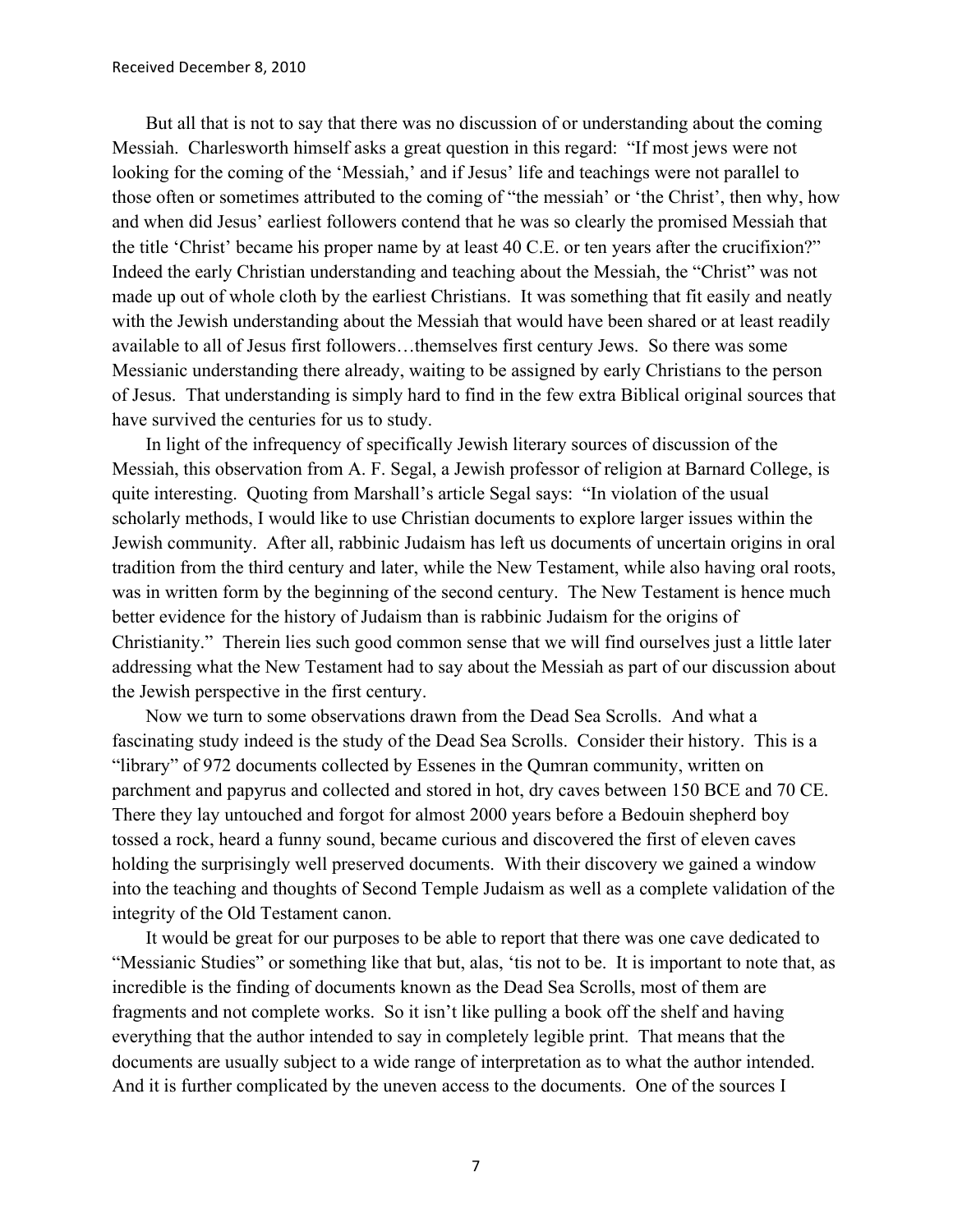consulted on Messianic Judaism suggested that the Messiah wasn't even mentioned in the Dead Sea Scrolls. But that was when only about a fourth of the documents had been released for study. With pressure from Biblical Archaeology Review (BAR) the majority of documents were finally released in 1991. Prior to that time many of those documents had been parceled out to scholars who studied and published their findings about the documents at their leisure. So when all of the documents were forced out into the public view there were all sorts of surprises about what was and was not in them.

For example, right after those documents were released Professor Robert Eisenman of California State University, Long Beach published a discovery he made about a five line fragment that has come to be known as the "Pierced Messiah" text (technically known as  $4Q285...$  document #285 found in the  $4<sup>th</sup>$  Qumran cave). In contrast to previous opinions about the contents of the Dead Sea Scrolls, Eisenman suggested that this was the "missing link" between Judaism and Christianity as it talks not about a triumphant warrior king Messiah like David but rather about a Messiah that will be killed (future tense) and had references to being pierced (suggesting perhaps crucifixion). But since this was based on a fragment it wasn't long at all before Geza Vermes, professor emeritus of Jewish Studies at Oxford University convened a seminar which concluded unanimously that the fragment said no such thing.

This was followed by another paper written in BAR by James D. Tabor which goes through an extensive analysis of every word and letter of the fragment as well as looking at some other documents. A fairly extensive quote from his article would be helpful here: "Vermes is correct to emphasize that other Qumran texts, which speak of a Davidic messiah figure, emphasize his triumph over his enemies (4Q161, 1QSb, etc.). There is no doubt that the Qumran community had faith in the ultimate victory of such a messiah over all evil. However, a closer reading of these texts reveals an additional theme, equally dominant – that of an initial, though temporary, triumph of the wicked over the righteous. For example, in 4!171, an important commentary on Psalms 37, 45 and 60, this theme is extensively developed. Indeed, in colum 4 of 4!171 there is a direct reference, using the precise verb form of our text (HMT), to a Wicked one putting to death a Righteous one (based on Psalm 37:32). The Qumran community interpreted the persecution and death of their own Righteous Teacher not as a final defeat but as a temporary triumph of the wicked before the eschaton (end of days)." The importance of this is obvious because it suggest, in contrast to the virtually unanimous voice heard in contemporary Judaism, that at least some Jews in and around the time of Jesus had, as part of their Messianic expectations, the concept of a suffering Messiah.

There is more interesting information in another BAR article by Michael O. Wise and James D. Tabor, entitled "The Messiah at Qumran". This article analyzes the "Messianic Apocalype" Dead Sea Scroll fragment (4Q521) which went unstudied when the scholar to whom it had been assigned, Abbe Jean Starcky, died in 1988 without publishing it. When BAR published facsimiles of all of the documents in 1991 it began to get some attention as "an extremely important text". This article analyzes "14 mostly broken lines" from one of the fragments of the text which was thought to have been written somewhere between 200 BCE and 70 CE. The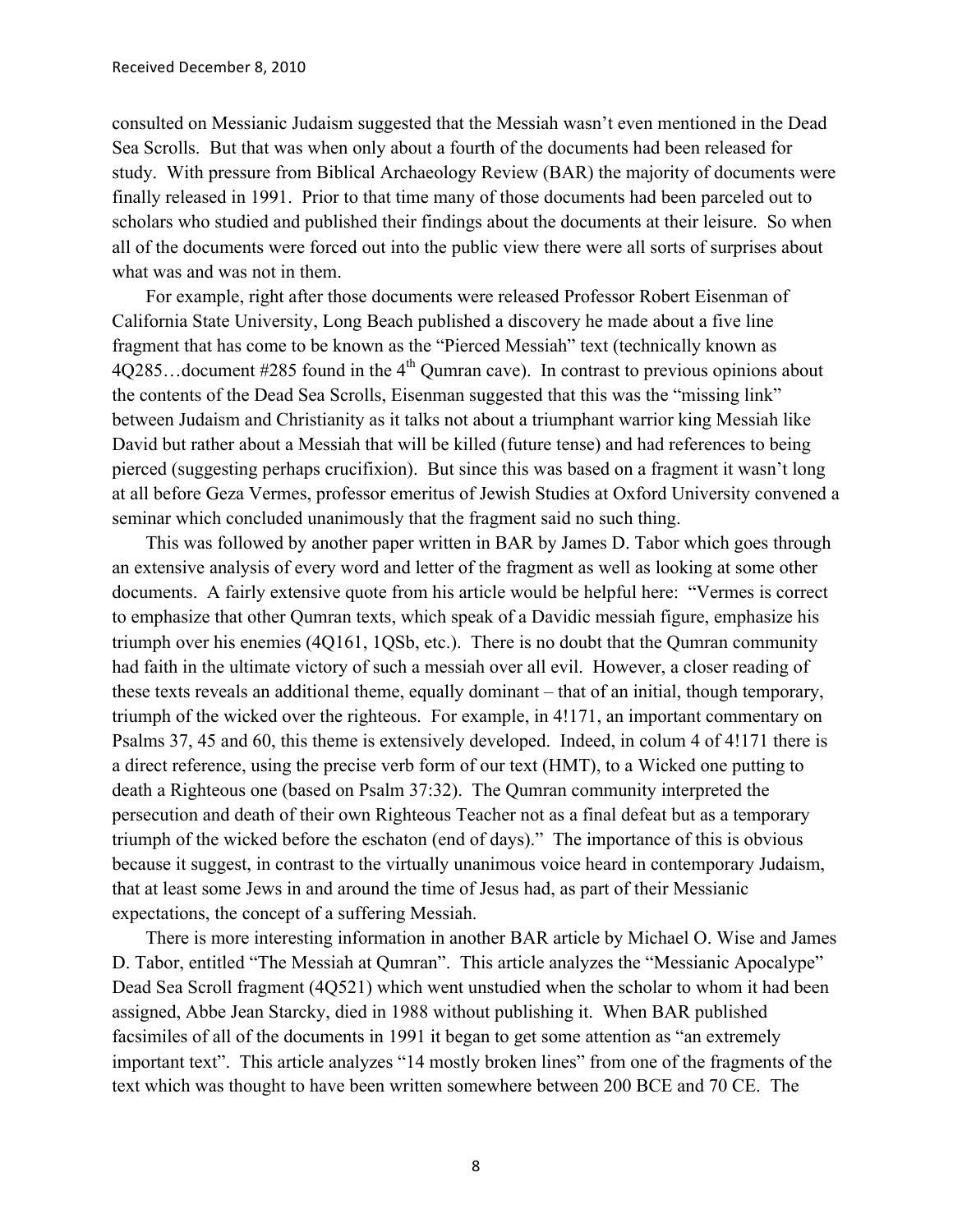authors have this to say about their findings: "Three striking features of this text are significant: First, it speaks of a single messianic figure who will rule heaven and earth. Second, in the clearest possible language, it describes the resurrection of the dead expected to occur during the time of this Messiah. And third, it contains an exact verbal parallel with the Gospels of Matthew and Luke." This is important for our study at several points. The idea of a "single messianic figure " is certainly different from a modern day Reform Judaism perspective that the "Messiah" is not a person but is a movement or an era. This is also different from an understanding shared by many Qumran scholars that the documents suggested two very different Messianic figures…a priestly one and a kingly one. In addition the idea that this Messiah figure "will rule heaven and earth" sounds like something more than simply a powerful but simply human political figure. There is also the note about the prominent role that the resurrection of the dead was to play in the unveiling of the Messiah. And finally, the verbal parallels with the Gospels of Matthew and Luke would lend some support to the idea that the New Testament documents themselves, albeit charters of the Christian faith, might also accurately reflect Jewish thoughts about the Messiah at that time as noted above in the comment by A. F. Segal. Wise and Tabor go on to say that "Our Qumran text, 4Q521, is astonishingly, quite close to this Christian concept of the messiah. Our text speaks not only of a single messianic figure ("[the hea]vens and the earth will obey His Messiah, [the sea and all th]at is in them") but it also describes him in extremely exalted terms, quite like the Christian view of Jesus as a cosmic agent." And "In contrast, the Messiah of our text, 4!521, controls heaven and earth, heals the wounded and raises the dead. He rules over nature. Even death, that old enemy, cannot stand before him (he will resurrect the dead)." They briefly mention another text saying "In 4QAaron A, as in our text, the messianic figure or priest is described in extremely exalted terms, much like the Christian messiah."

Yet another BAR article, entitled "A Pre-Christian 'Son of God' Among the Dead Sea Scrolls" by John J Collins, draws on an analysis of other fragments found in Qumran Cave 4. (On second thought, perhaps Cave 4 was indeed where the "Messianic Studies Department of the Qumran University" stored their papers.) This fragment (identified as 4Q246) "consists of two columns of nine lines each in the Aramaic language" but are missing the "beginnings of the lines in the first column." Apparently there was a third column also so, like most of the fragments, trying to come to some conclusions requires quite a bit of analysis and detective work. But for our purposes this quote from the article is most significant: "This text, dated to the late first century B.C.E., has extraordinary parallels to the annunciation scene in the Gospel of Luke (Luke 1:31-35), including use of the titles "Son of God" and "Son of the Most High," the earliest known references to these terms in a messianic context." And later in the article: "Three phrases in this quotation from Luke's Gospel are translation equivalents of phrases in the Dead Sea Scroll fragment: 'will be great' (column 1, line 7), 'he will be called Son of the Most High' (column 2, line 1) and 'he will be called Son of God' (column 2, line 1). Luke also speaks of an unending reign; the Dead Sea Scroll fragment speaks of an 'everlasting kingdom' (column 2, line 5)." The significance of this text is clear in light of modern Jewish assertions that these concepts are completely absent from a Jewish understanding of the Messiah.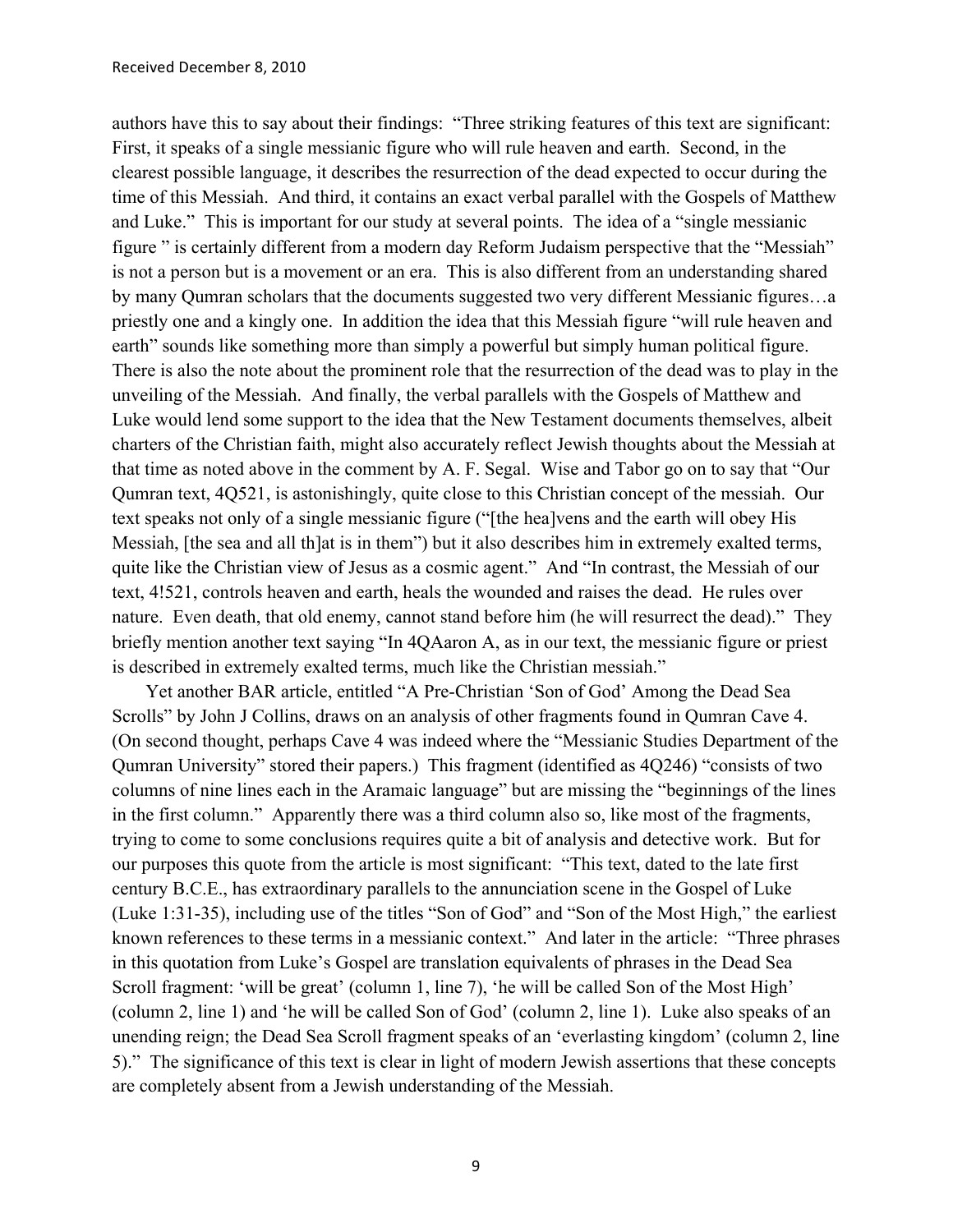And finally in this section allow me to draw on another BAR article by Sidnie White Crawford which is a review of a book edited by John J. Collins entitled The Scepter and the Star: The Messiahs of the Dead Sea Scrolls and Other Ancient Literature. Following are some helpful quotes from this article. "He (i.e. Collins) reaches the somewhat startling conclusion that 'messianism was virtually dormant from the early fifth to the late second century B.C.E.' and only emerged as an active ideology in the first century B.C.E., the period of the waning of the Hasmonean dynasty and the emergence of Rome." Collins analyzed "all of the Qumran texts that use the word 'messiah' or appear to allude to messianism in any way…" He also concluded that "the group living at Qumran was a sect with a distinctive ideology (probably the Essenes) but was not hermetically sealed off from the outside world. Therefore, the collection of manuscripts found at Qumran coheres as a collection (that is, it is not haphazard) but also reflects trends that were widespread in Judaism and can thus be used to make statements about Second Temple Judaism in general." Of greatest interest for our study is that "According to Collins, there are four distinct messianic paradigms in Second Temple Judaism: king (son of David), priest, prophet (the new Moses) and heavenly messiah (Son of Man). *These paradigms can be combined, and the emphasis on one or the other varies from community to community.*" (emphasis mine)

As a final note before we leave the extra-Biblical sources about the coming Messiah we must touch briefly on the BAR article by Israel Knohl entitled The Messiah Son of Joseph: "Gabriel's Revelation" and the birth of a new messianic model It discusses what it calls "a Dead Sea Scroll in Stone…a 3 foot long stone dated from the late first century B.C.E. or the first century C.E. which is "clearly apocalyptic in nature". Without going into all of the detail of the article suffice it to say that it presents further evidence that Judaism around the time of Jesus certainly contained the idea of a "suffering Messiah", including perhaps the suggestion that the text reads, in part, "…By three days you shall know that thus said the Lord of Hosts, the God of Israel, the evil has been broken by righteousness" (Lines 19-21). Knohl suggests that the text goes so far as to observe that "The archangel is ordering someone to rise from the dead within three days."

We cannot leave a discussion of Messianic expectations in and around the time of Jesus without addressing the content of the New Testament. It is not the goal (nor is there the space) here to make an exhaustive study of that particular subject. I hope we can be satisfied with a somewhat cursory but at the same time convincing look at ways that the witness of the New Testament suggests that Messianic expectations were "in the air" at the time of Jesus life. And rather than dealing with the Acts of the Apostles or the Epistles or the book of Revelation, we will look at the synoptic gospels as a whole and then at the Gospel of John separately.

Of course the argument against the observations that are to follow is that the gospels were written long after the time of Jesus' life and the establishment of the church and that they were indeed written long after the fact to provide an "apology" for the idea that Jesus was considered by many of his contemporaries in the Jewish community to be the long awaited Messiah. Without going into any detail whatsoever to support the belief in the early dating and authentic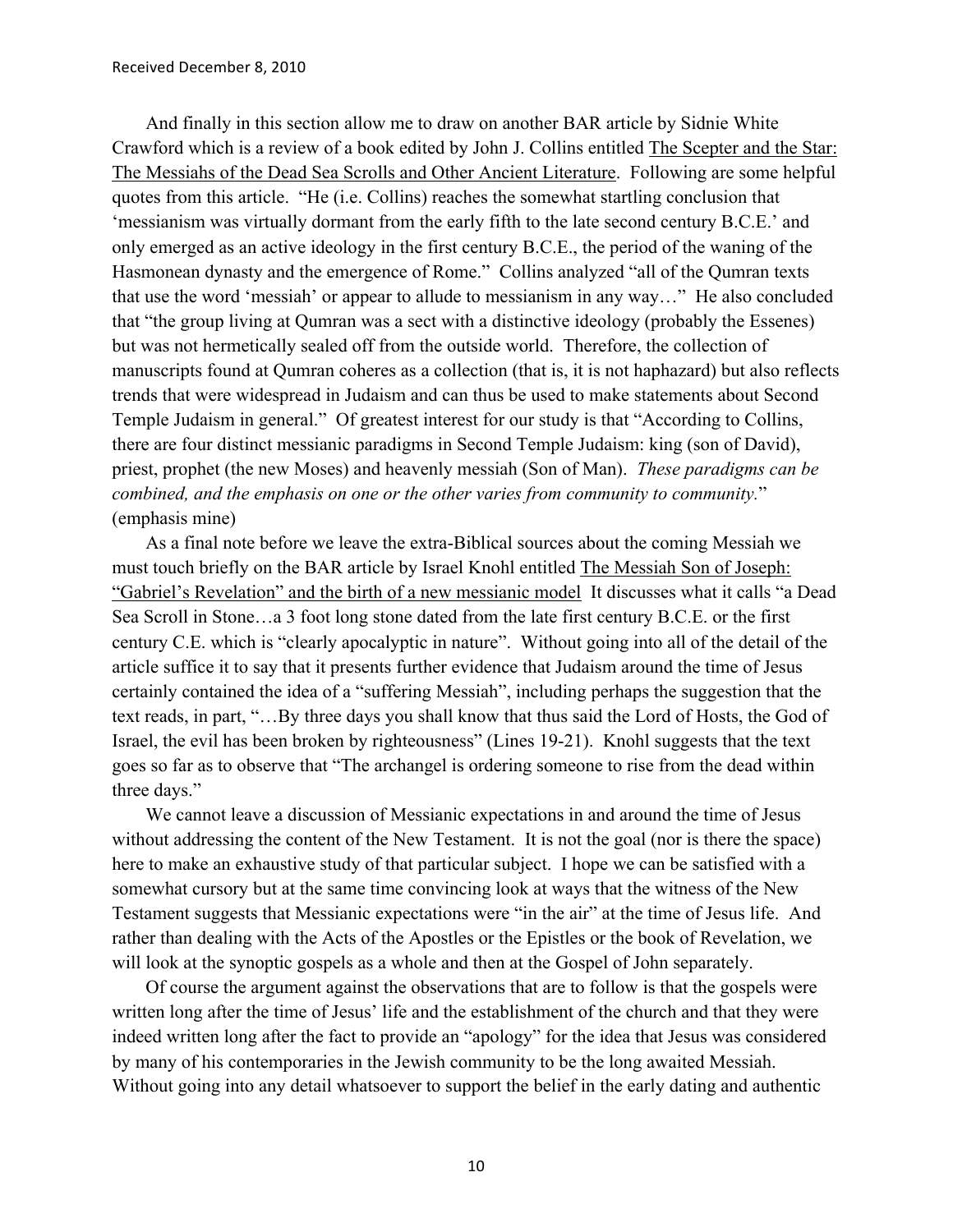authorship of the gospels, suffice it to say that these observations follow from the conviction that the gospels simply and plainly provide an account of Jesus' life and ministry and accurately report the words of the participants in the story as real life historical figures living in the first half of the first century C.E.

Starting with the Matthew it is significant that the very first verse of this gospel starts with "The book of the genealogy of Messiah Jesus, the son of David, the son of Abraham", thereby rooting Jesus firmly in both the Messianic tradition of Judaism as well as the line of promise that we will discuss in greater detail in the final section of this paper. Then Mark begins with "The beginning of the gospel of Messiah Jesus, the Son of God" accomplishing the same thing as the first verse of Matthew. And in Luke 2:11 is the account of the angels announcing to the shepherds that "…today in the city of David there has been born for you a Savior, who is Messiah the Lord." It seems possible that this goes even a step further by not just tying in to the current Messianic expectations but also by suggesting an even closer identification of the Messiah with God himself. It would bear further study but let me just note here that the common Greek word for "Lord" is "Κύριος". And it must not escape our notice that when the Septuagint translates YHWH it virtually always translates it with the same Greek word. Is it a stretch to suggest that the Luke, in writing his gospel, was willing to use language which would identify Messiah Jesus with YHWH himself?

There are several other specific Messianic references that are found in very similar form in one or more of the three synoptic gospels so for the sake of brevity we will look just at those found in Matthew. In Matthew 2, the story of the visit of the "wise men" to Jerusalem, it is recorded that they asked about the location of the one "who has been born King of the Jews?" Apparently that was all the information needed for Herod to enquire of the chief priests and the scribes as to "…where the Messiah was to be born." In other words it was an easy step for Herod and the Jewish scholars of his day to associate the "King of the Jews" with the "Messiah".

Then in Matthew 11:2-6 John the Baptist asks if Jesus is the "expected one" and Jesus responds in Messianic terms taken from Isaiah 35:5 and 61:1. It is worth being reminded here that one of the Qumran Messianic texts also referenced Isaiah 61:1 directly. In this passage Jesus is clearly suggesting that he was fulfilling the Old Testament Messianic expectations.

Matthew 16:13-16 is where the disciples recount some confusion on the part of the multitudes as to the identity of Jesus. But it is Peter who affirms here that Jesus is the Messiah. A few verses later, in v. 20, Jesus orders his disciples to tell no one that he is the Messiah.

In Matthew 22 is the account of the Sadducees failed attempt to trap Jesus with their trick questions. Observing this the Pharisees decide to try the same tactic. After responding to them Jesus asks them a question of his own in v. 42: "What do you think about the Messiah, whose son is he?" Their answer is clearly in the Messianic tradition that we now know to be understood in Jesus' day: "The son of David." To which Jesus replies with another question that completely stumps them, including a quote from Psalm 110:1. "Then how does David in the Spirit call him 'Lord,' saying 'The Lord said to my Lord, sit at my right hand until I put thine enemies beneath thy feet' If David then calls Him 'Lord,' how is he his son?" Some of the scholars who have discussed the Messianic tradition take this to be Jesus' unequivocal rejection of the teaching that the Messiah is to be the son of David. But it is easy to make the case (as many scholars have done) that Jesus was simply trying to see if they were willing to enter into a deeper understanding of who the ultimate Messiah was to be and the relationship of that Messiah to God himself.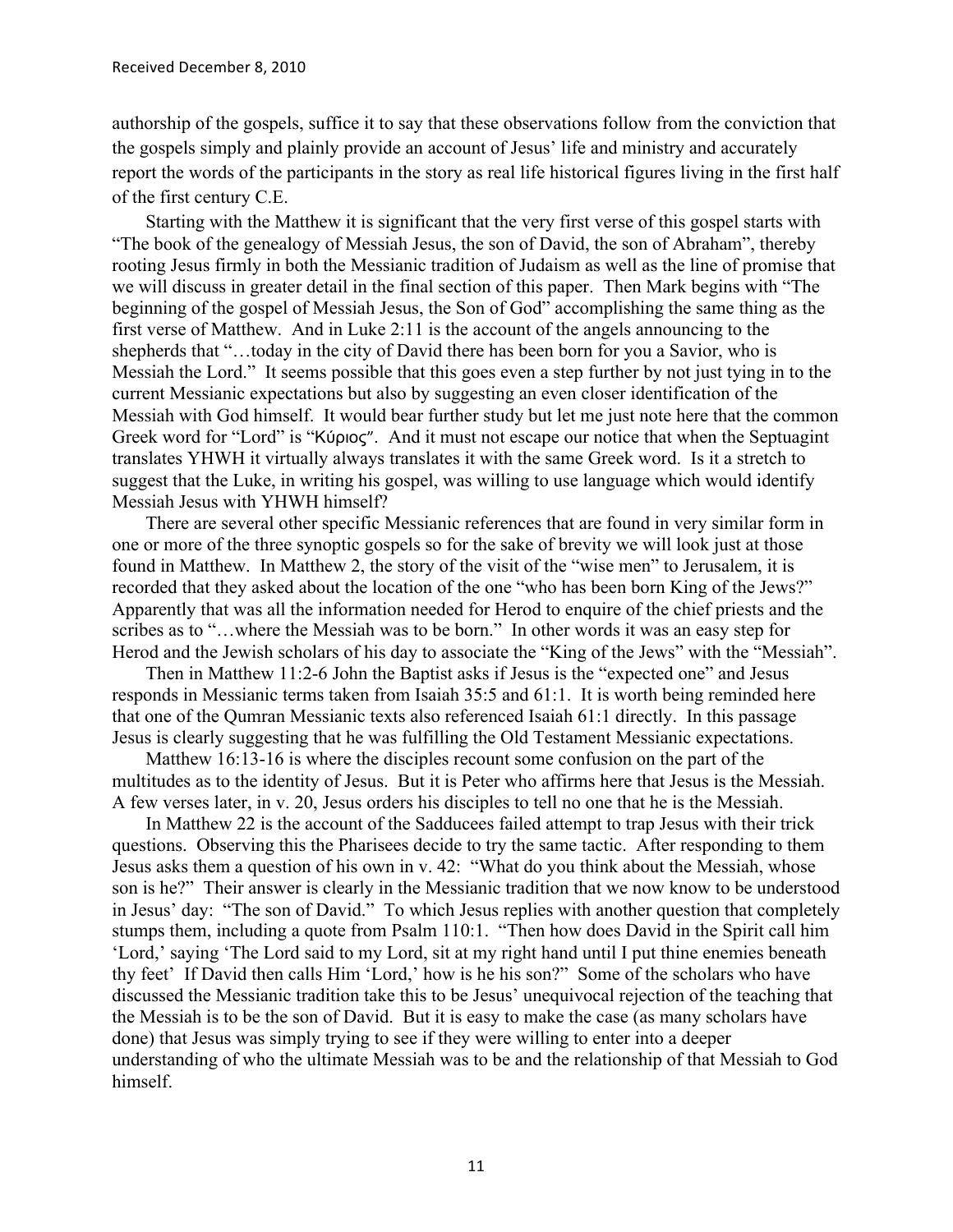In the account of Jesus' examination before Caiaphas and the scribes and the elders, Caiaphas himself backs Jesus into a corner by saying (in Matthew 26:63+): "I adjure you by the living God, that you tell us whether you are the Messiah, the son of God." So evidently the Jewish leaders of Jesus' day knew enough of the Messianic tradition and of the rumors that were swirling around Jesus and of the accounts of his words and deeds to ask that very salient question: "are you the Messiah". And Jesus answered quite clearly and forcefully: "you have said it yourself; nevertheless I tell you; hereafter you shall see the Son of Man sitting at the right hand of power and coming on the clouds of heaven."

The accounts in the gospel of John are a little different. Clearly the discussion of Messianic expectations was a topic of conversation because in John 1:20 the gospel records that John the Baptist "…confessed, and did not deny, and he confessed, 'I am not the Messiah.'" He was asked that question more than once and needed to disavow his followers of that notion, eventually pointing them to Jesus as the Messiah. Thus in 1:41 we are told that Andrew, the brother of Simon Peter, "…found first his own brother Simon and said to him, 'We have found the Messiah (which translated means Christ)…'"

Then in the account of the woman at the well in John 4, after a lengthy conversation with Jesus the Samaritan woman said to him in v. 25: "I know that Messiah is coming (He who is called Christ); when that one comes, he will declare all things to us". So even the Samaritans who were related to but hated by the Jews, maintained a tradition about the coming Messiah such that this woman was quick to bring the Messiah into the conversation. And Jesus didn't hesitate to identify himself as that Messiah. And she apparently was somewhat convinced, encouraging others to come and see for themselves if Jesus was the Messiah.

In John 7 there is by that time a great deal of discussion about who Jesus is. Indeed by that time the Jewish leaders were considering drastic measures to rid themselves of this problem person. In the middle of that chapter Jesus has taught at the temple and the streets are full of discussion about whether or not Jesus is the expected Messiah. In 7:42 is even the observation that it was common knowledge that the Messiah was to be a descendant of David.

By John 9:22 the Jews were clamping down and sanctioning anyone who might publicly suggest that Jesus is the Messiah.

In John 10:24 it was "the Jews" (a rather vague description with no clear idea how many or what "class" of Jews were here referenced) who said to Jesus "If you are the Messiah, tell us plainly." To which Jesus replied that "I told you and you do not believe; the works that I do in my father's name, these bear witness of me but you do not believe…"

In John 11:27 Martha affirms of Jesus that "you are the Messiah, the son of the living God".

In John 12:34 the "crowd" discusses what apparently was common knowledge and that is that the Law taught them that the Messiah was to live forever. That was in the context of enquiring yet again about Jesus' identity.

In his prayer in John 17:3 Jesus refers to himself as Messiah.

And John wraps up his gospel account with his statement of purpose in John 20: 30-31: "Many other signs therefore Jesus also performed in the presence of the disciples which are not written in this book; but these have been written that you may believe that Jesus is the Messiah, the Son of God, and that believing you may have life in his name."

If A.F. Segal is right in saying that the New Testament provides some of the best original source material about Messianic discussions and expectations in the first century C.E., then this brief summary should suffice to point out the wide extent of the conversations going on at that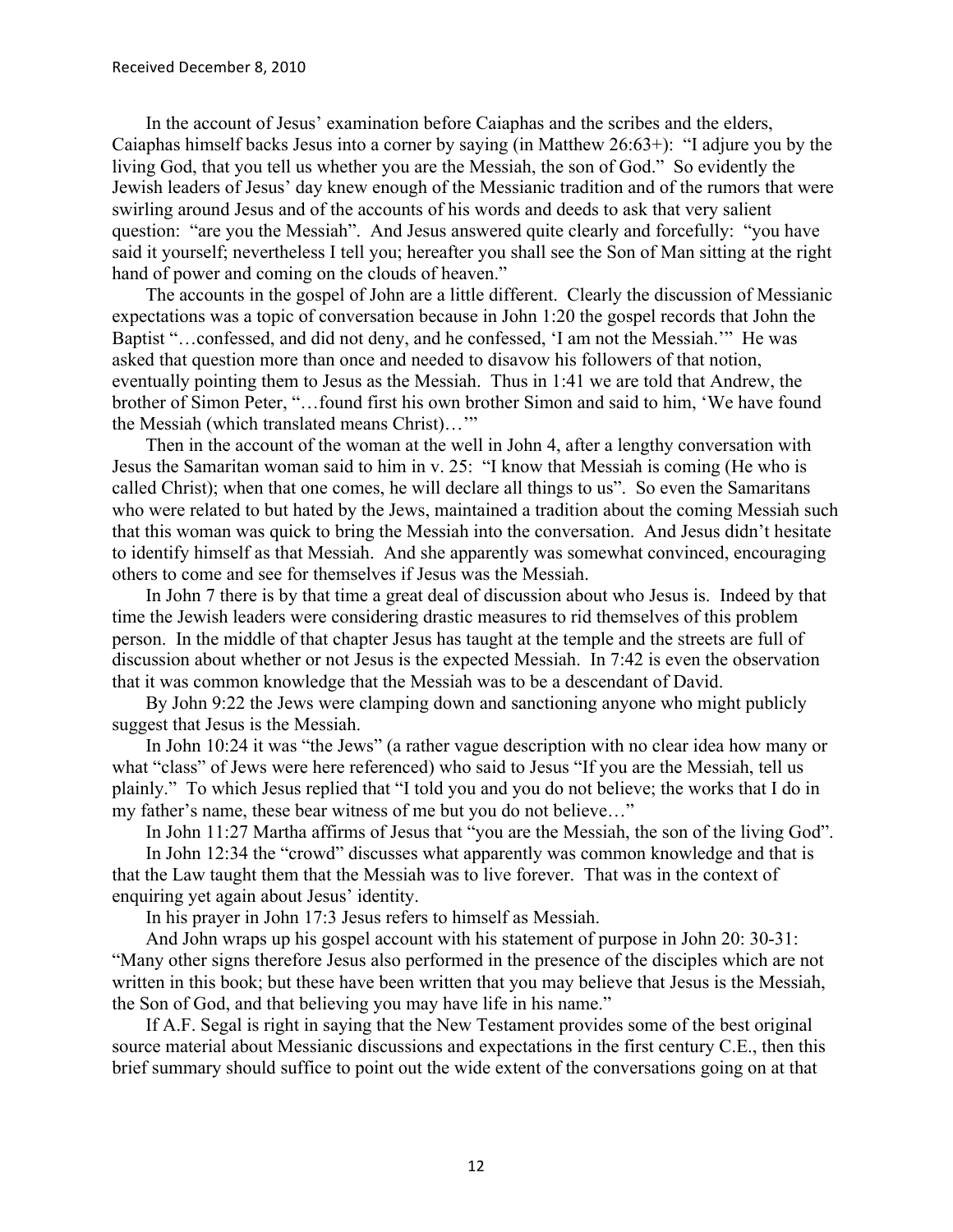time as well as much of the very sophisticated, detailed and nuanced content of the discussions about the Messiah.

## THE OLD TESTAMENT EXPECTATIONS ABOUT THE COMING MESSIAH

It is my purpose in this section to consider what Jesus' Jewish contemporaries might have expected when considering the writings of the Old Testament. To do that we will look at three things: the passages mentioned above that are often referenced by Jews today when they talk about Messianic expectations; a look from a little different angle by discussing the expectations that might well have been carried down from the very beginning of time as reported in Genesis 3 and 4; and finally a look at the introduction to the New Testament book of Hebrews.

## OT PASSAGES ABOUT THE MESSIAH FROM A CONTEMPORARY JEWISH **PERSPECTIVE**

In the first section of this paper we saw a list of several passages from seven prophetic books in the Old Testament…passages that ostensibly gave a fairly clear picture of what to look for in the coming Messiah. And in one of my sources there was a link to a website that claimed to be able to debunk the notion that over 300 Old Testament passages could be used by Christians to support their view of the Messiah. It does not necessarily seem fruitful to rehash the same passages that both Jews and Christians have argued about for literally millennia regarding the Messiah. Indeed it would seem that often both Jews and Christians get so lost in the detailed minutia about biblical passages regarding the Messiah that there is more confusion than enlightenment because of the desire to match up very specific details that might well indeed be open to interpretation. So here let us consider briefly the passages referenced above and see what light they shed on the question of Messianic expectations from a Jewish perspective with passages that come directly from the Old Testament. On the "Judaism 101" website these passages were introduced with this comment: "The following passages in the Jewish scriptures are the ones that Jews consider to be messianic in nature or relating to the end of days. These are the ones that we rely upon in developing our messianic concept."

Isaiah 2…It is worth noting that the word "mashiach" is not found in any of the Isaiah passages mentioned here. But clearly they are discussing the Messiah. This particular chapter starts off, in verse 2 "Now it will come about, in the last days…" This is the sort of verse that led to Jewish speculation (as seen in the discussion of the Dead Sea Scrolls) about whether there was one Messiah or two Messiahs. There seem to be some passages that talk about a "suffering" savior/Messiah while others talk about the triumphant Messiah who reigns in judgment and sovereignty. This chapter describes the triumphant Messiah who will appear on the scene "in the last days."

Isaiah 11…The first part of this chapter could apply to either "version" of the Messiah: "Then a shoot will spring from the stem of Jesse…And the Spirit of the Lord will rest on Him, the spirit of wisdom and understanding…"etc. But clearly the end of the chapter refers to yet a distant fulfillment of Messianic expectations at a time when "…he will strike the earth with the rod of his mouth and with the breath of his lips he will slay the wicked…the wolf will dwell with the lamb…the leopard will lie down with the kid…"

Isaiah 42…A passage like this is seen to be a prediction of the Messiah and/or a Messianic age when God will reign over the whole earth and will be like a man of war rather. Vs. 4 "He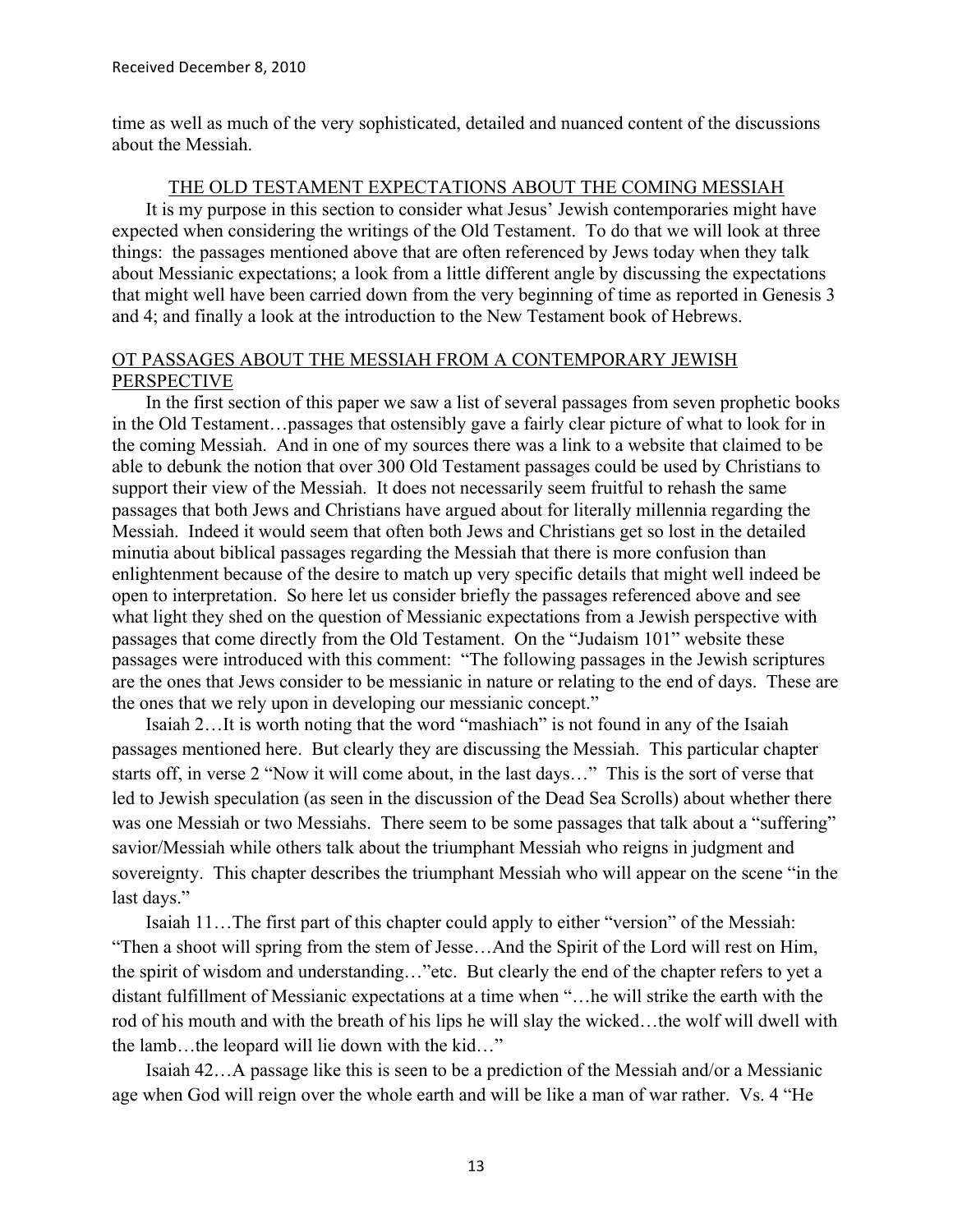will not be disheartened or crushed, until he has established justice in the earth; and the coastlands will wait expectantly for his law." And vs. 13 "The Lord will go forth like a warrior. He will arouse his zeal like a man of war. He will utter a shout, yes he will raise a war cry. He will prevail against his enemies."

Isaiah 59:20 seems to be a picture of an personal and individual Messiah who will redeem and save from sin. " 'And a Redeemer will come to Zion and to those who turn from transgression in Jacob,' declares the Lord."

Jeremiah 23 As with the Isaiah passages, the word "Mashiach" does not appear actually anywhere in Jeremiah. But that is clearly what Jeremiah had in mind with passages like vs. 5-6 " 'Behold, the days are coming,' declares the Lord, 'when I shall raise up for David a righteous branch; and he will reign as king and act wisely and do justice and righteousness in the land. In his days Judah will be saved and Israel will dwell securely and this is his name by which he will be called, "the Lord our righteousness." " It is from passages like this that the Jews would clearly make the connection to the lineage of David but also to the political and spiritual supremacy of this coming Messiah.

Jeremiah 30 As with many of the relevant passages, this chapter builds the future messianic expectations with the oft-repeated phrase: "Behold, the days are coming." And the expectations are usually of the glorious and ultimate restoration of Jewish supremacy. Vs. 18…"Thus says the Lord, 'Behold, I will restore the fortunes of the tents of Jacob and have compassion on his dwelling places and the city shall be rebuilt on its ruin and the palace shall stand on its rightful place.' " Vs. 20 "And their children also shall be as formerly, and their congregation shall be established before me; and I will punish all their oppressors." Vs. 22 "And you shall be my people and I will be your God."

Jeremiah 33 Here again are messianic expectations of the future supremacy of the line of David and Jewish sovereignty. Vs. 14-18 " 'Behold, days are coming,' declares the Lord, 'when I will fulfill the good word which I have spoken concerning the house of Israel and the house of Judah. In those days and at that time I will cause a righteous Branch of David to spring forth; and he shall execute justice and righteousness on the earth. In those days Judah shall be saved, and Jerusalem shall dwell in safety; and this is the name by which she shall be called: the Lord is our righteousness.' For thus says the Lord, 'David shall never lack a man to sit on the throne of the house of Israel; and the Levitical priests shall never lack a man before me to offer burnt offerings, to burn grain offerings, and to prepare sacrifices continually.' "

Jeremiah 48:47 reads " 'Yet I will restore the fortunes of Moab in the latter days,' declares the Lord. Thus far the judgment on Moab." Moab is the territory on the western shore of the Dead Sea and the Jordan River just above the Dead Sea.

Jeremiah 49:39 reads " 'But it will come about in the last days that I shall restore the fortunes (perhaps "captivity") of Elam,' declares the Lord." Elam is a territory that was in what is now southwest Iran. I'm not at all sure to what exactly this is referring.

Ezekiel 38:16…this verse about some future invasion of Israel by Gog.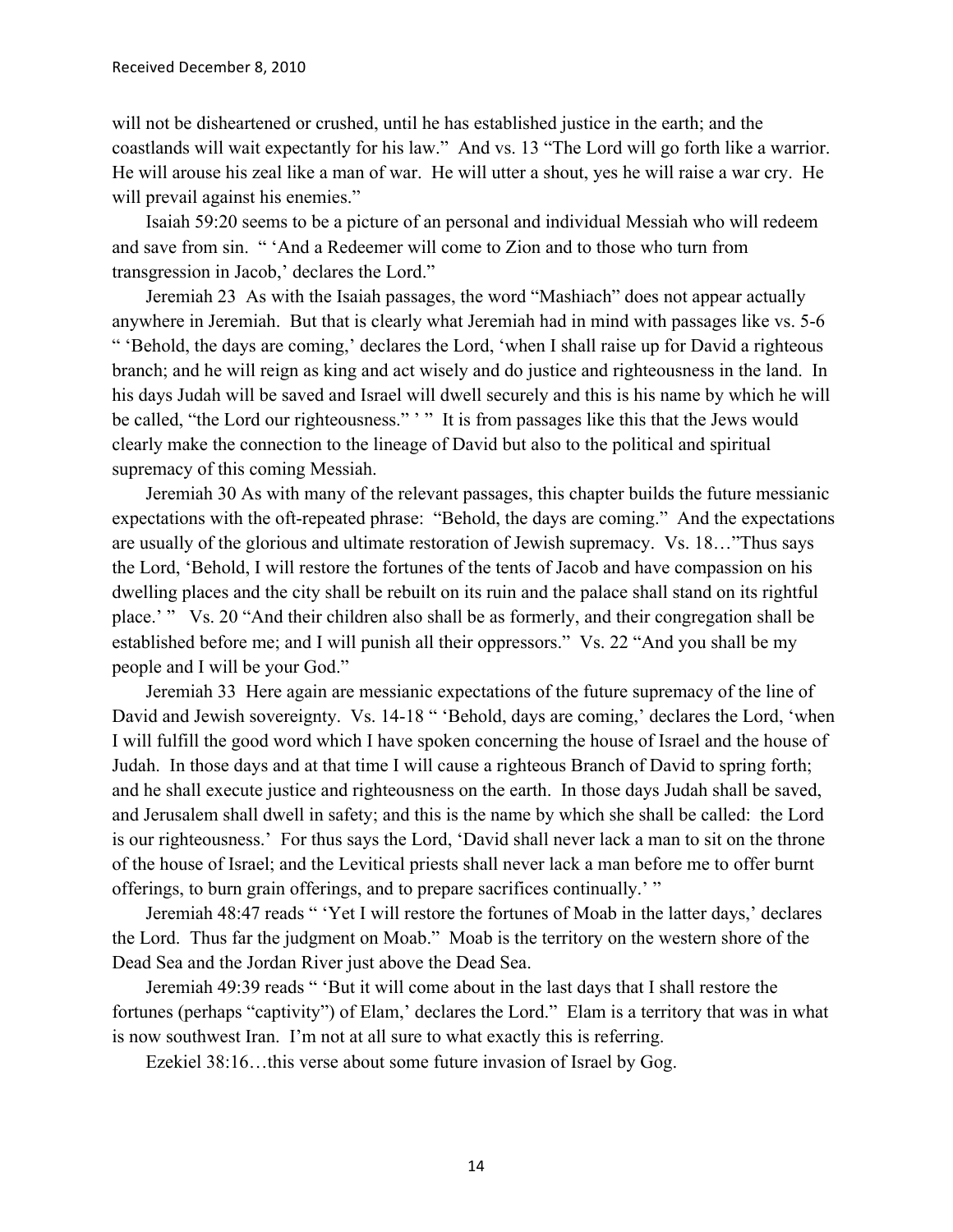Hosea 3:4-5… "For the sons of Israel will remain for many days without king or prince, without sacrifice or sacred pillar, and without ephod or household idols. Afterward the sons of Israel will return and seek the Lord their God and David their king; and they will come trembling to the Lord and to his goodness in the last days."

Micah 4…this chapter begins "And it will come about in the last days.." What follows then is much more a description of a messianic age under the sovereign rule of the Lord rather than a specific and personal expectation of a Messiah.

Zephaniah 3:9… "For then I will give to the peoples purified lips, that all of them may call on the name of the Lord, to serve him shoulder to shoulder." In the context it is clearly "the Lord" who will be doing this rather than some other messianic figure.

Zechariah 14:9… "And the Lord will be king over all the earth; in that day the Lord will be the only one, and His name the only one."

Daniel 10:14...this is simply the introduction to a vision: "Now I have come to give you an understanding of what will happen to your people in the latter days for the vision pertains to the days yet future."

## EXPECTATIONS REGARDING "THE SEED" BEGINNING IN GENESIS 3 & 4

Another place to turn to look at Messianic expectations from a little different perspective would be to go to Genesis 4:1 which says: "Now the man had relations with his wife Eve, and she conceived and gave birth to Cain, and she said, 'I have gotten a manchild with the help of the Lord." The exact translation of that passage is up for debate and the NASB, from which we drew the quote, gives a clue as to an alternative rendering. By putting the words "the help of" in italics it signals that those words supplied rather than being found in the Hebrew text. And the word that is translated "with" could also simply be the definite article. So the NASB actually offers an alternative reading that would got like this: "…I have gotten a man, the Lord (Yahweh)."

What makes that so interesting is what was recorded in the previous chapter of Genesis when, in God's curse directed at the serpent, he said: "And I will put enmity between you and the woman, and between your seed and her seed; he shall bruise you on the head, and you shall bruise him on the heel." Clearly in this passage in Genesis 3 God is proclaiming, before the progenitors of the entire human race, that he was making it his own responsibility to deal with the sinful plight of all mankind by bringing some kind of savior as a human descendant of the woman. And apparently Eve took that quite literally so that when she, much to her surprise I'm sure, was delivered of the first baby in the entire human race, she naturally supposed that this first descendant of hers was in fact the expected savior seed…perhaps even was, in some mysterious way, God himself now in human form. Certainly that translation and interpretation of Genesis 4:1 is not universally accepted but even if it is not, what is unmistakable is that in Genesis 3:15 God put the entire human race on notice that the struggle between Satan and humanity would ultimately be resolved when a descendant of the woman would crush the head of the serpent.

Worth noting is the fact that the word "seed" is, both here and several other places that it is used, singular even though it is almost always translated with the plural noun "descendants". But in Genesis 3:15 it is obviously intended to suggest one person because the "seed" is then immediately referred to as "he".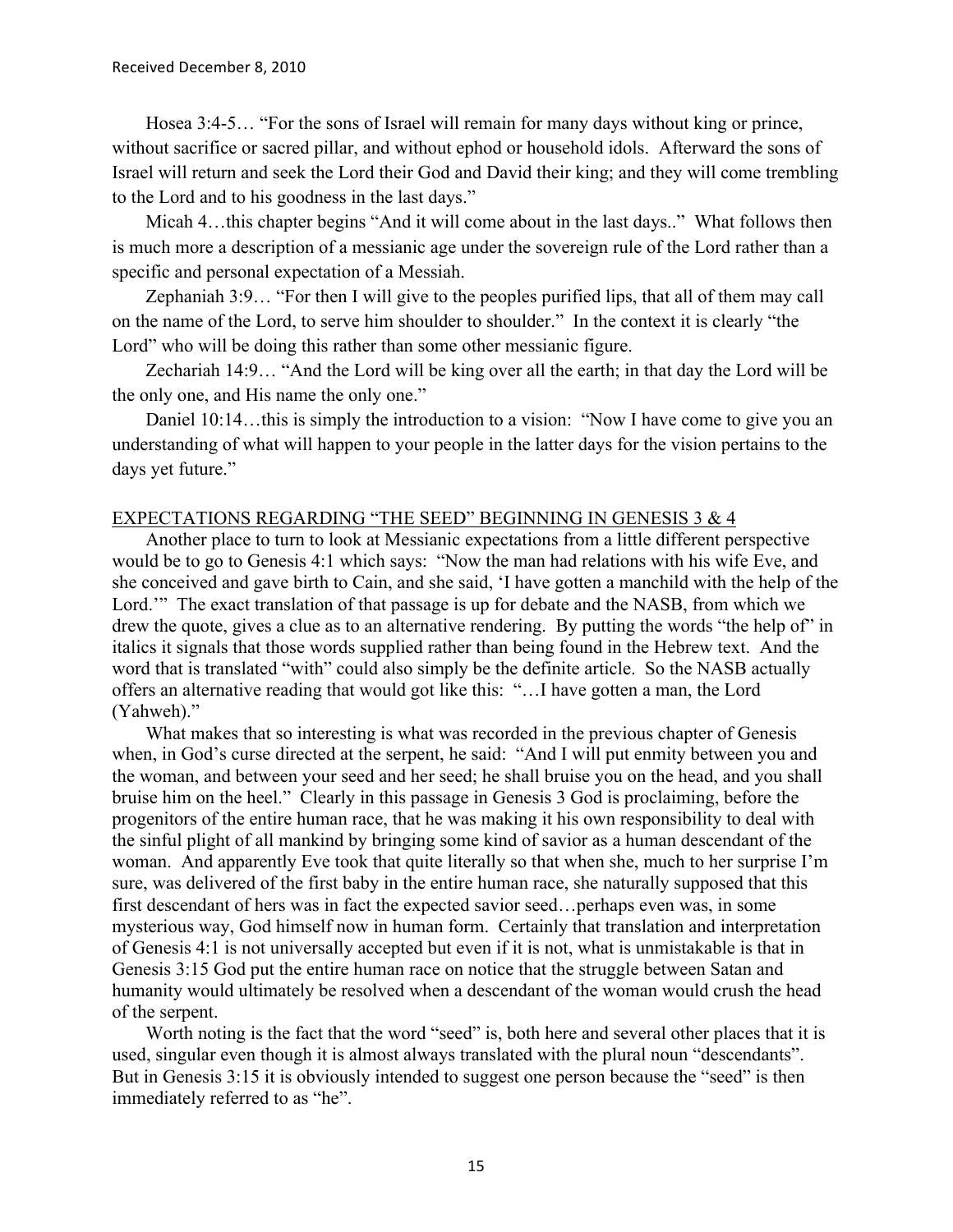What follows then throughout the Old Testament is an interesting handful of references to the "seed" that help us to see that a Jew who knew their Tanach would have good reason to think that God was planning to miraculously intervene in human history by way of a human descendant of Eve who would deal with the sinful condition of the human race. Going back to this passage in Genesis which records one of the very first events in the history of the human race, it would be reasonable for the "faithful" Jew (meaning by that the Jew who responded with sincerity and a heartfelt affirmation of the truth God's revelation) to be on the lookout more for a Messiah who would deal with the sinful weakness of humanity rather than a Messiah who was a strong political and military leader, neither of which are envisioned in the Genesis passage.

With regard to the use of this word throughout the Old Testament, allow me to quote from the Theological Wordbook of the Old Testament in an entry written by Walter Kaiser: "The most important theological usage is found in the fourth category. (Note: he has already recognized three other ways that the word is used in the OT.) Commencing with Genesis 3:15, the word "seed" is regularly used as a collective noun in the singular (never plural). This technical term is an important aspect of the promise doctrine, for the Hebrew never uses the plural of this root to refer to "posterity" or "offspring"…Thus the word designates the whole line of descendants as a unit, yet it is deliberately flexible enough to denote either one person who epitomizes the whole group (i.e. the man of promise and ultimately Christ) or the many persons in that whole line of natural and/or spiritual descendants. Precisely so in Genesis 3:15. One such seed is the line of the woman as contrasted with the opposing seed which is the line of Satan's followers. And the surprisingly the text announces a male descendant who will ultimately win a crushing victory over Satan himself."

Kaiser then calls our attention to a couple of different passages, the first of which is II Samuel 7 where God is laying out for David what could be termed "Messianic expectations" for both the short and the long term. Starting in the middle of the passage in verse 12 it says: "When your days are complete and you ie down with your fathers, I will raise up your descendant (literally seed) after you, who will come forth from you, and I will establish his kingdom." And shortly after in verse 16: "And your house and your kingdom shall endure before me forever; your throne shall be established forever."

And toward the end of David's life he wrote a song with the following lines from II Samuel 22:51…"He (i.e. God) is a tower of deliverance to his king, and shows lovingkindness to his Messiah, to David and his seed forever." The same words are found in Psalm 18:50 with "Messiah" and "seed" made parallel terms in both places.

Then in Psalm 89, a Maskil of Ethan who is here commenting on the Davidic covenant he says, starting in verse 3: "I have made a covenant with my chosen; I have sworn to David my servant, I will establish your seed forever and build up your throne to all generations." Then in verse 29: "So I will establish his seed forever, and his throne as the days of heaven." And verse 36: "His seed shall endure forever, and his throne as the sun before me."

It certainly would have been easier if God had, in his inspiration of the authors of the Old Testament, given a simple and succinct list of things to look for in the Messiah. Preferable would be a list that was very specific and not open to interpretation or disagreement. But that has never been God's way. As always his expression of truth has been for those who have "ears to hear" and evidence a receptivity and willingness to act upon the truth given them by God. But if there has been any place to go to look for some idea of how God was to bring about a resolution of the sinful predicament of mankind in the coming of the Messiah, it would be to go back to the beginning and see what God promised in the record of this most personal and intense